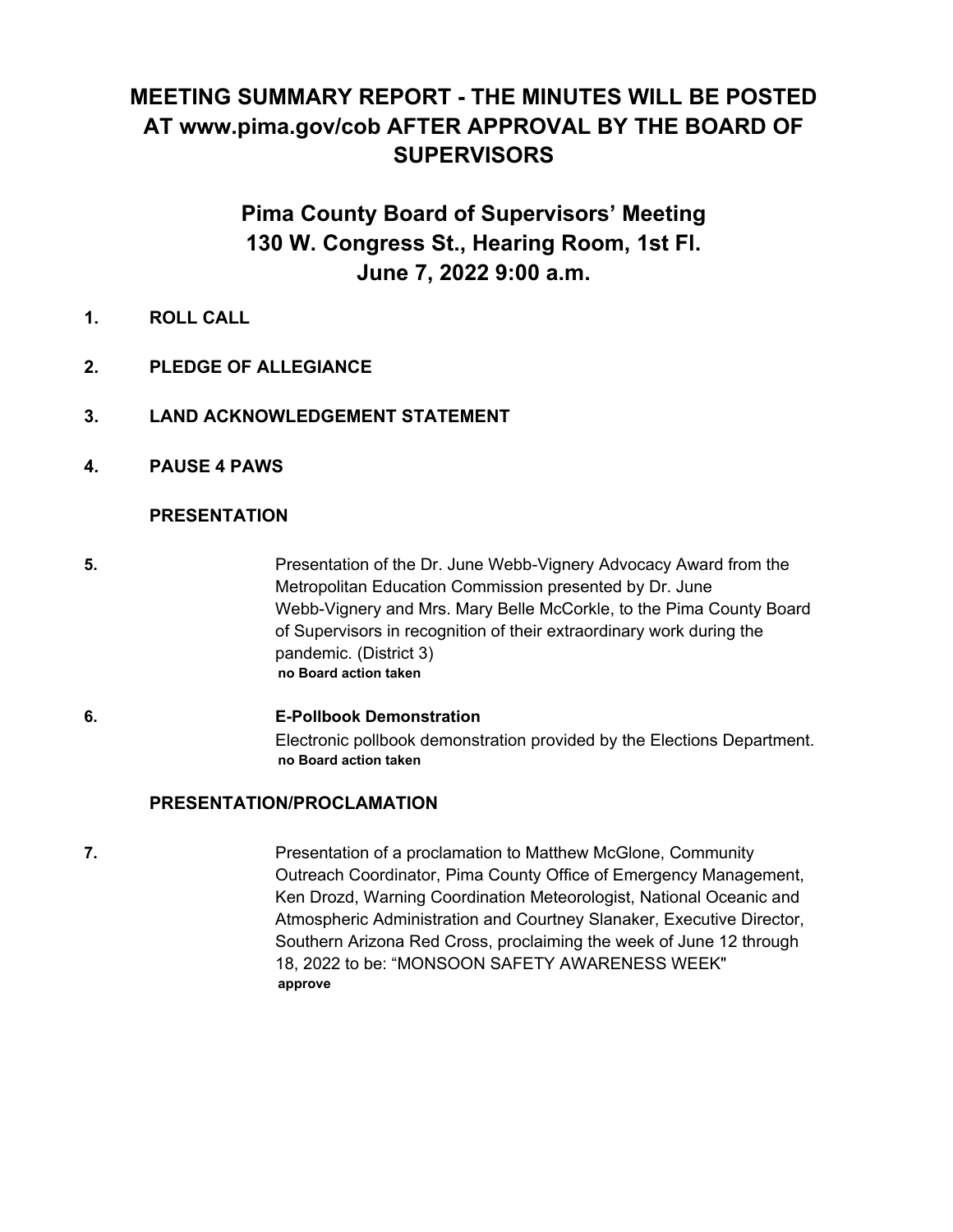#### **CALL TO THE PUBLIC 8.**

**Individuals wishing to participate telephonically at Call to the Public must contact the Clerk of the Board's Office at 520-724-8449, to register their request and obtain remote access information, by the deadline of Monday, June 6, 2022 at 5:00 p.m. Each speaker will be limited to 3 minutes and the number of speakers may be limited due to a high volume of requests. Please be aware that you may not be called upon to speak. eComments can also be submitted to COB\_mail@pima.gov.**

## **FLOOD CONTROL DISTRICT BOARD**

## **9. Public Sewer Easement**

Staff recommends approval of a sewer easement on property located at Section 5, T15S, R12E, G&SRM, Pima County, Arizona. (District 3) **approve**

## **10. Contract**

Tucson Airport Authority, to provide for Regional Drainage Facility - Tucson International Airport, Flood Control Tax Levy Fund, contract amount \$720,000.00 (CT-FC-22-370) **approve**

## **LIBRARY DISTRICT BOARD**

## **11. Award**

Award: Master Agreement No. MA-PO-22-170, Baker & Taylor, L.L.C. (Headquarters: Charlotte, NC), Brodart Co. (Headquarters: Williamsport, PA), and Midwest Tape (Headquarters: Holland, OH), to provide for library materials and related services. This master agreement is for an initial term of one (1) year in the shared annual award amount of \$4,000,000.00 and includes four (4) one-year renewal options. Funding Source: Library District Fund. Administering Department: Library. **approve**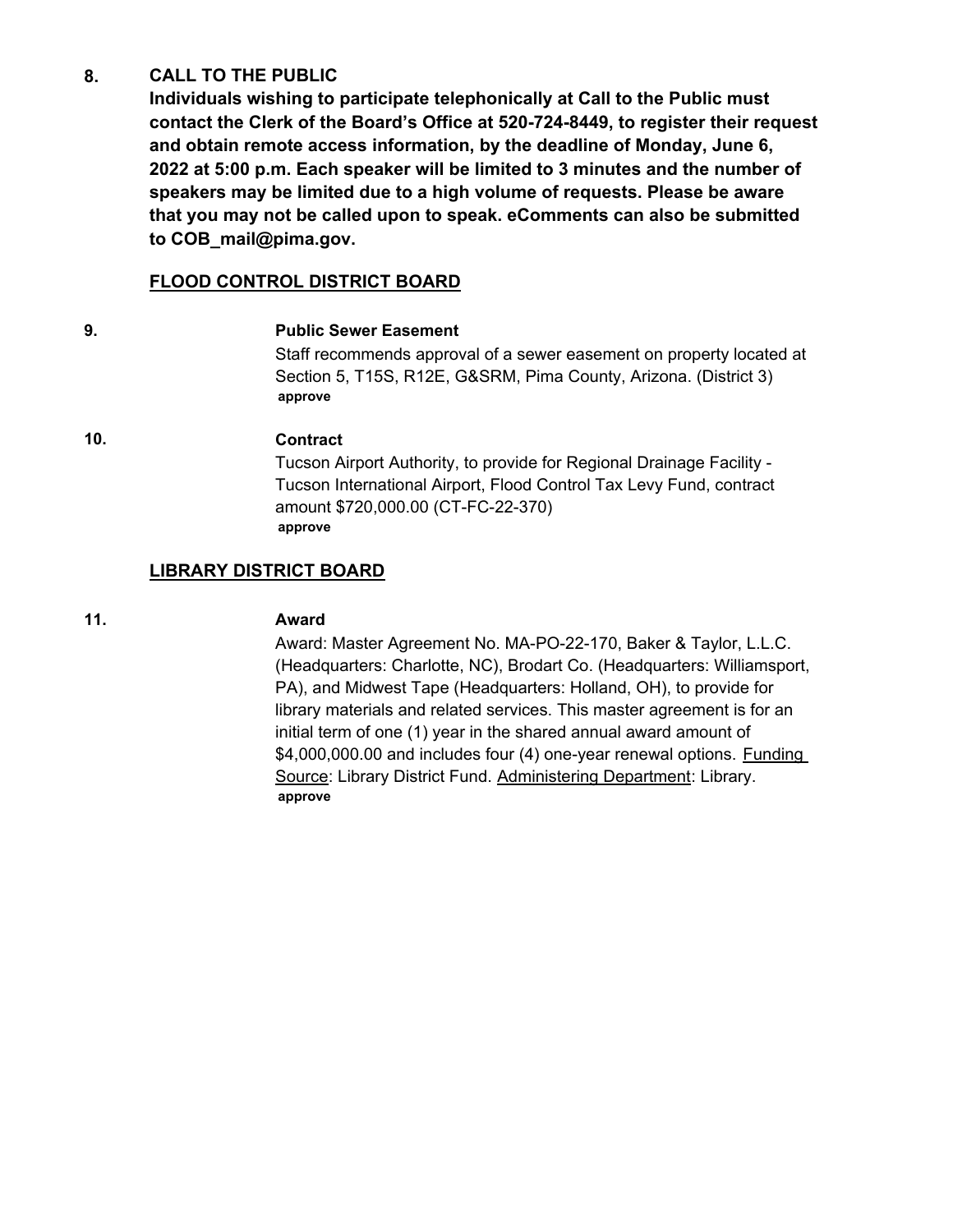#### **SITTING AS THE BOARD OF SUPERVISORS**

#### **BOARD OF SUPERVISORS**

## **13. Merit System Commission and Law Enforcement Merit System Council Attorney**

Discussion/Direction/Action. The five Board of Supervisors-appointed members of the Pima County Merit System Commission and Law Enforcement Merit System Council unanimously object to the attorney hired for them by way of a procurement process (see attached May 10, 2022, letter). The Commissioners want to hire their own attorney when the current attorney's contract is up for renewal on February 8, 2023. The Commission hiring an attorney outside of the procurement process is permissible under Pima County Code 11.04.020(C). Board action is proposed to direct the quasi-judicial Commission to hire its own attorney, effective February 8, 2023. (District 5) **staff direction**

#### **14. Community Bond Program Update**

Discussion/Direction/Action. The Pima County Board of Supervisors on December 1, 2020, approved a Community Bond Program to provide county-supplied bail bonds for those accused of non-violent criminal offenses for which bail is set at \$30,000 or less. The program is to reduce county costs for unwarranted jail detention stints and to improve circumstances for indigents accused of relatively low-level offenses. It is now 18 months since the Board action and no program is in place. Please provide an update on this situation and suggest solutions that can get this beneficial program underway within a reasonable time. (District 5)

**staff direction**

#### **15. Joint Task Force to Address Poverty**

Discussion/Direction/Action. Request that Bonnie Bazata present "Poverty in Tucson: A Pre- and Post-Pandemic Picture" to the Board of Supervisors (attached). Take action to direct the County Administrator and appropriate County staff to join with the City of Tucson to form a Joint Task Force on Poverty; and, in collaboration with the City, provide the Task Force with the resources necessary to do its work. A similar item passed unanimously at the Mayor & Council meeting on April 19, 2022. The Task Force would involve both City and County departments, outside nonprofit partners, individuals with lived experience, and other private sector partners, and will identify strategies to make ending poverty in our community "everybody's business." (District 2) **motion died for lack of second**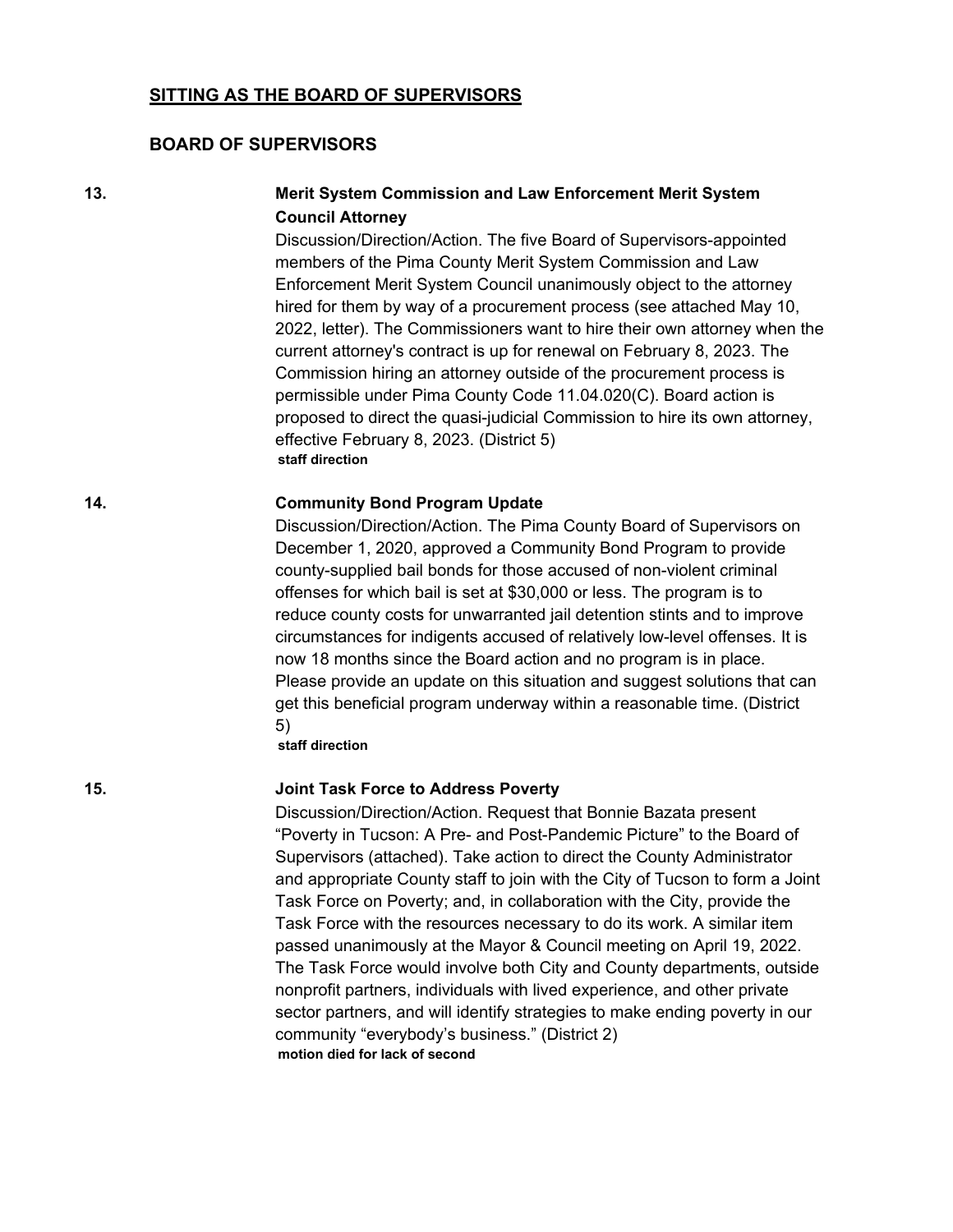#### **COUNTY ADMINISTRATOR**

| 16. | <b>County Administrator's Update</b>                                                                                                                                                                                                                                                                                                                                                                                                                                                                                                                                                                                                                                                                                                                                                                                                                                                                                                                                    |
|-----|-------------------------------------------------------------------------------------------------------------------------------------------------------------------------------------------------------------------------------------------------------------------------------------------------------------------------------------------------------------------------------------------------------------------------------------------------------------------------------------------------------------------------------------------------------------------------------------------------------------------------------------------------------------------------------------------------------------------------------------------------------------------------------------------------------------------------------------------------------------------------------------------------------------------------------------------------------------------------|
|     | no Board action taken                                                                                                                                                                                                                                                                                                                                                                                                                                                                                                                                                                                                                                                                                                                                                                                                                                                                                                                                                   |
| 17. | <b>Revisions to Board of Supervisors Policy</b><br>Staff recommends approval of the revisions to Board of Supervisors<br>Policy C 2.1, Workplace Ethics, Conduct and Compliance.<br>no Board action taken                                                                                                                                                                                                                                                                                                                                                                                                                                                                                                                                                                                                                                                                                                                                                               |
| 18. | <b>Pima County Employee Cost of Living Adjustments</b><br>Direction/Action regarding the preferred salary increase scenarios.<br>approve as directed                                                                                                                                                                                                                                                                                                                                                                                                                                                                                                                                                                                                                                                                                                                                                                                                                    |
| 19. | <b>Option to Fund Open Space and Affordable Housing</b><br>If the Board wishes to fund \$2.0 million for Open Space and \$5.0 million<br>for future Affordable Housing Task Force Recommendations, staff<br>recommends the following:<br>Create a \$2.0 million PAYGO project within the Capital Projects Fund<br>$\bullet$<br>for the purpose of purchasing Open Space. Delay the \$1.25 million<br>Kino South Beach Volleyball PAYGO project and reduce the Canoa<br>Ranch Campground Development PAYGO Project by \$0.75 million.<br>Create a \$5.0 million reserve for Future Affordable Housing<br>$\bullet$<br>Recommendations within the General Fund.<br>Eliminate the \$3.0 million from the Contingency - Inflation, Fuel and<br>$\bullet$<br>Security reserve.<br>Eliminate the \$2.0 million operating transfer out to the Facilities<br>$\bullet$<br>Management Renewal Fund Project and the corresponding operating<br>transfer in.<br>approve as amended |

## **COMMUNITY AND WORKFORCE DEVELOPMENT**

## **20. Annual Action Plan**

RESOLUTION NO. 2022 - **28**, of the Board of Supervisors, to approve submission of the Pima County 2022-2023 Annual Action Plan to the U.S. Department of Housing and Urban Development.

## **FY2022/2023 Pima County Community Development Block Grant (CDBG) Program**

#### **Location-Applicant/Program/Activity/District/Request/Recommendation**

Ajo Center for Sustainable Agriculture/Seeds of Future/ps/3/\$28,000/\$28,000 Ajo - International Sonoran Desert Alliance/Ajo Builds/hsg/3/\$50,000/\$50,000 Ajo - International Sonoran Desert Alliance/Ajo Works/ps/3/\$20,000/\$20,000 Ajo - International Sonoran Desert Alliance/Butcher to Brewer/pf/3/\$76,650/\$55,000 Portable Practical Educational Preparation, Inc./Amado Teen Project/ps/3/\$30,000/\$30,000 Portable Practical Educational Preparation, Inc./Amado Youth Center/pf/3/\$75,000/\$75,000 Arivaca Coordinating Council/Arivaca Human Resources/Arivaca Coordinating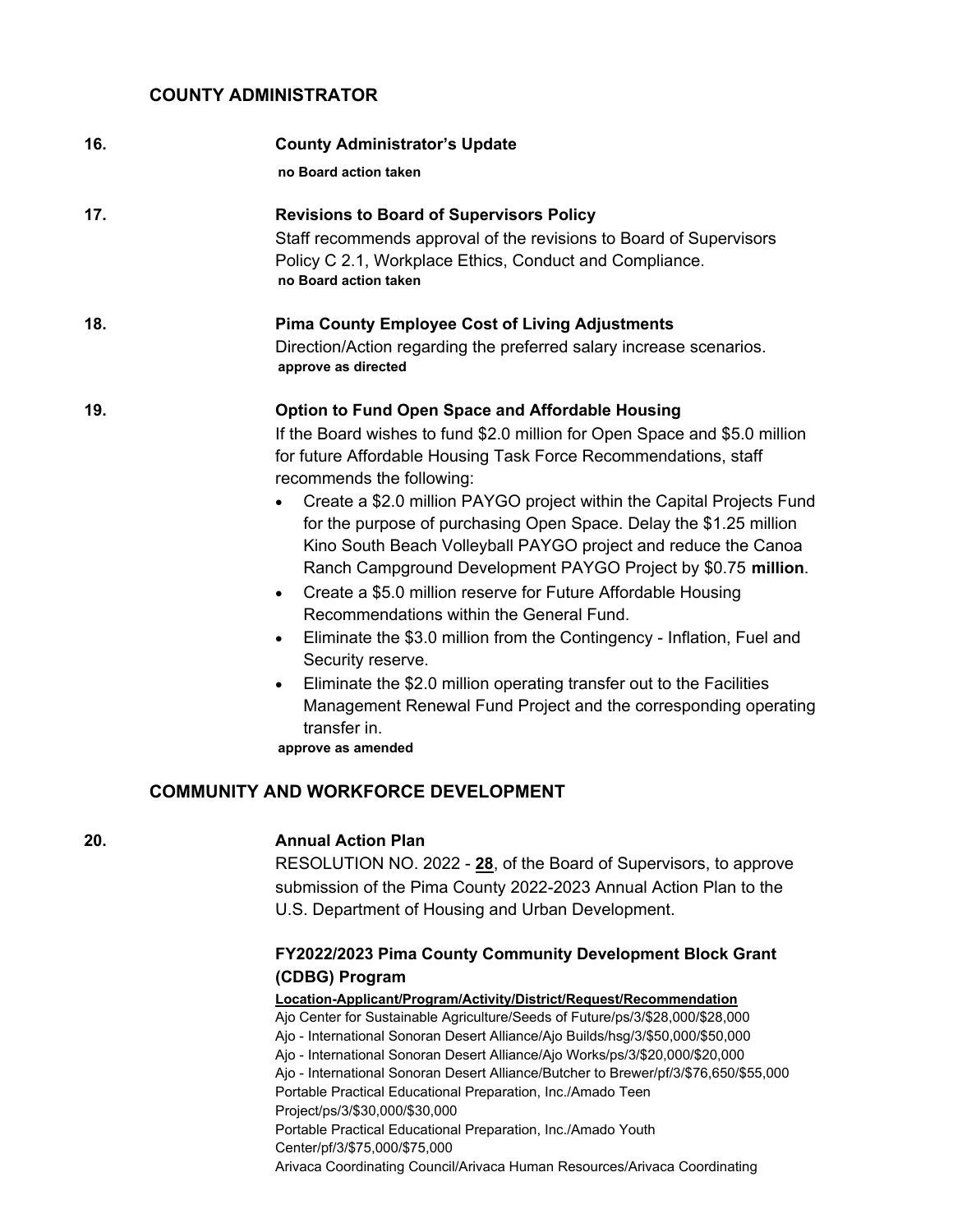Council/Arivaca Human Resources Facility Improvements/pf/3/\$46,200/\$50,000 Avra Water Co-op, Inc./Aging Meter Replacement Program/MXU Install Program/pf/3/\$40,000/\$30,000 Avra Water Co-op, Inc./Line and Road Erosion Repair/pf/3/\$30,000/\$0 Drexel Heights Fire District/Family Safety Program/ps/3,5/\$15,000/\$15,000 Drexel Heights Fire District/Thermal Imaging Cameras/pf/3,5/\$23,000/\$0 Flowing Wells School District/Flowing Wells Family Resource Center/ps/1,3/\$37,000/\$37,000 Green Valley Assistance Services, d.b.a. Valley Assistance Services/SHiM Safety and Health in Motion Fall Prevention/ps/2,3,4/\$20,000/\$10,000 Green Valley Assistance Services, d.b.a. Valley Assistance Services/Infrastructure Improvement: Enclosing Porch for Office use/pf/2,3,4/\$44,600/\$45,000 Green Valley Assistance Services, d.b.a. Valley Assistance Services/Stairs/Upstairs Renovation for Occupancy/pf/2,3,4/\$108,000/\$0 Sahuarita Food Bank/Sahuarita Food Bank Facility Improvement Project/pf/2,3,4/\$300,000/\$0 Town of Marana/Administration/admin/1,3/\$20,000/\$13,000 Town of Marana/Colonia-Neighborhood Cleanup/ps/1,3/\$20,000/\$10,000 Town of Marana/Emergency Home Repair/hsg/1,3/\$85,000/\$18,500 Town of Marana/Owner-Occupied Housing Rehabilitation/hsg/1,3/\$85,000/\$18,500 City of South Tucson/Administration/admin/2/\$30,000/\$30,000 City of South Tucson/Code Enforcement Program/ps/2/\$25,000/\$10,000 City of South Tucson/Community Cleanup & Green Program/ps/2/\$10,000/\$5,000 City of South Tucson/Crime Prevention and Education Program/ps/2/\$25,000/\$20,000 City of South Tucson/Fire and Rescue Safety Equipment/pf/2/\$15,000/\$10,000 City of South Tucson/Youth Programs/ps/2/\$120,000/\$100,000 Living Streets Alliance/South Tucson Bicycle Pedestrian Program/ps/2/\$30,000/\$20,000 Pima County CWD/Administration/admin/All/\$500,000/\$475,000 Pima County CWD/Indirect Cost Recovery Policy/All/\$250,000/\$182,990 Pima County CWD/Brownfields/bf/All/\$30,000/\$0 Pima County CWD/Commercial Facade/pf/All/\$50,000/\$0 Pima County CWD/Project Delivery/pf/All/\$50,000/\$0 Pima County CWD/Emergency Demolition/demo/All/\$65,000/\$45,000 Pima County CWD/Emergency Septic/hsg/All/\$100,000/\$50,000 Pima County CWD/Home Repair Program Lead/hsg/All/\$ -/\$0 Pima County CWD/Home Repair Program Lead Relocation/hsg/All/\$30,000/\$0 Pima County CWD/Home Repair Program/hsg/All/\$1,000,000/\$454,905 Pima County CWD/Safe, Healthy Green/shg/All/\$100,000/\$0 Pima County CWD/Safe, Healthy Green-Capacity Building/shg/All/\$50,000/\$0 Pima County CWD/Rural Food Pantry Improvement Program/pf/All/\$40,000/\$0 Community Home Repair Projects of Arizona/Emergency Home Repair Program/hsg/All/\$225,000/\$200,000 DIRECT Center for Independence/Home Access Program/hsg/All/\$50,000/\$50,000 Habitat for Humanity Tucson/Habitat Home Repair Owner-Occupied Housing Rehabilitation/hsg/All/\$150,000/\$50,000 Interfaith Community Services/ICS Drive Through Food Bank/pf/All/\$100,000/\$70,000 Jewish Family & Childrens Services of Southern Arizona/Financial Wellness and Emergency Financial Assistance/ps/All/\$70,000/\$35,000 Mobile Meals of Southern Arizona, Inc./Pump up the Volume: Growing Mobile Meals Healthy Food Delivery for Rural Pima County Residents/ps/All/\$50,000/\$20,000 Our Family Services, Inc./Reunion House/shg/All/\$15,000/\$20,000 Primavera Foundation, Inc./Catalina House/shg/All/\$100,000/\$0 SER Jobs for Progress/SER Facility Improvements/pf/2,AII/\$64,000/\$64,000 Southwest Fair Housing Council/Fair Housing Enforcement, Education, and Outreach/admin/5,AII/\$35,000/\$25,000 TMM Family Services, Inc./TMM-Whole Home Rehabilitation/hsg/All/\$65,000/\$50,000 Tucson Clean & Beautiful, Inc./South Tucson Via Verde Greenway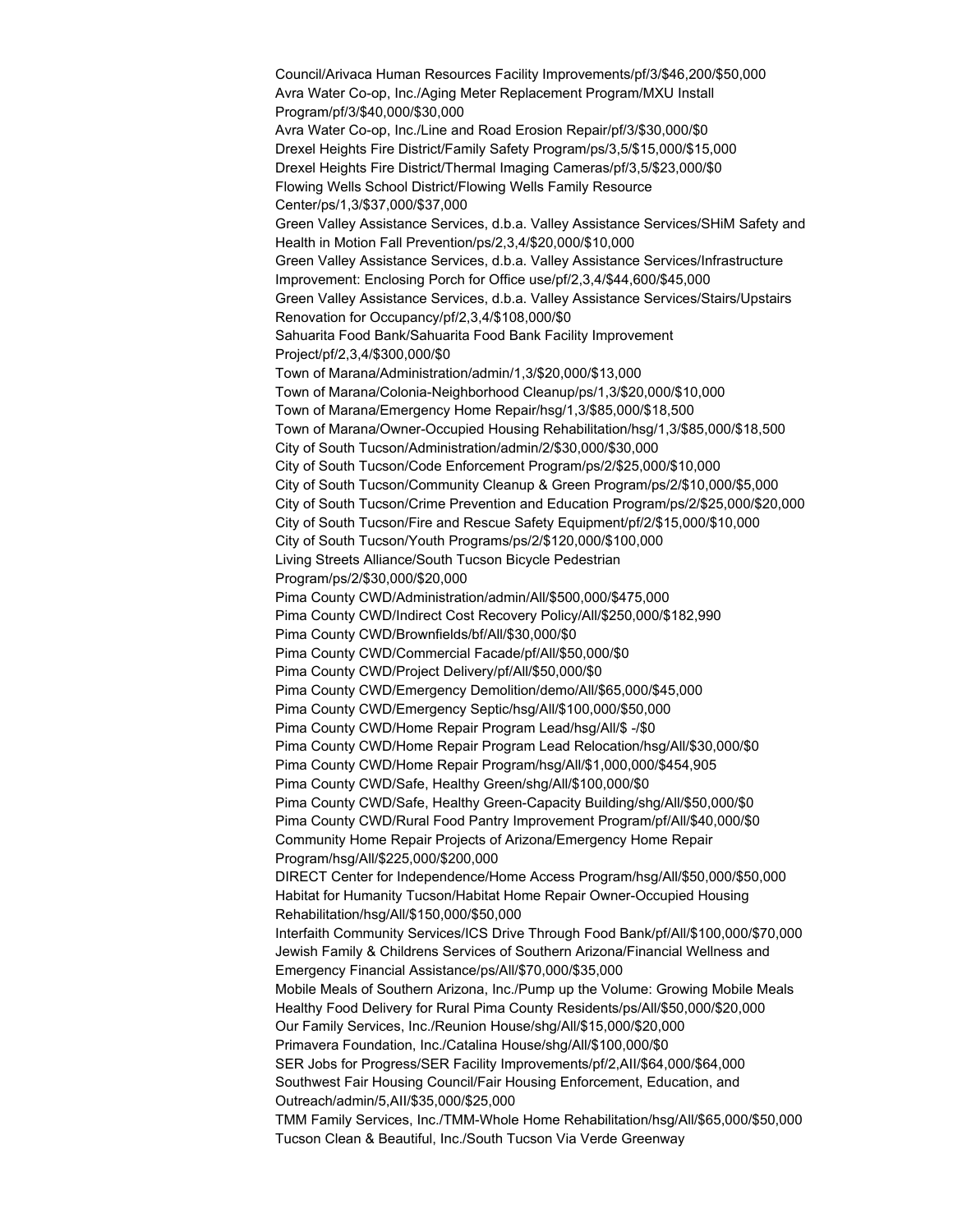Enhancements/pf/All/\$60,500/\$45,000 Watershed Management Group/Enhancing Site Sustainability of Local Shelters/shg/All/\$50,000/\$50,000 Watershed Management Group/Green Stormwater Infrastructure for Neighborhood Cleanup/pf/All/\$90,000/\$70,000 YWCA of Southern Arizona/Pima County Teen Court/ps/All/\$30,000/\$15,000 YWCA of Southern Arizona Womens Economic Advancement Center-YWorks/ps/2,AII/\$50,000/\$0 YWCA of Southern Arizona/YWCA of Southern Arizona Community Facility Rehab at House of Neighborly Services/pf/2,AII/\$130,210/\$70,000 **TOTAL REQUESTED \$5,008,160/TOTAL RECOMMENDED \$2,746,895**

HUD Eligible Activity Abbreviations: admin = Administration;  $ps =$  Public Service;  $pf =$ Public Facility Improvement; SHG = Safe Healthy Green Shelter Set Aside; infra = Infrastructure Improvement; hsg = Housing Rehabilitation; ed = Economic Development; land = Land Acquisition; demo = Demolition; bf = Brownfields and Clearance.

#### **FY2022/2023 Pima County Emergency Solutions Grant (ESG) Program**

#### **ESG Component/Agency/Program/Activity Focus/District/Request /Recommendation**

Street Outreach/Our Family Services/Street Outreach/Families, Individuals/All/\$51,035/\$- Emergency Shelter/Emerge!/Emergency Shelter for Victims of Domestic Violence/DVFamilies/All/\$60,000/\$40,000 Emergency Shelter/Our Family Services/Emergency Shelter/Families, Individuals/All/\$32,168/\$- Emergency Shelter/Primavera Foundation/Casa Paloma/Single Women/All/\$30,000/\$30,000 Emergency Shelter/Primavera Foundation/Family Pathways/Families, Individuals/All/\$30,000/\$30,000 Emergency Shelter/Sister Jose Women's Center/Safety, Stability, Success Program/Single Women/2/\$60,000/\$40,000 Homeless Prevention/Green Valley Assistance Svs/Valley Assistance Family MAP (Map a Plan)/Families, Individuals/2,4/\$45,000/\$45,000 Homeless Prevention/Interfaith Community Svs/Homeless Prevention/Families, Individuals/1,4/\$30,000/\$- Homeless Prevention/Our Family Services/Homeless Prevention/Families, Individuals/All/\$30,635/\$32,520 Rapid Rehousing/Green Valley Assistance Svs/Rapid Rehousing/Families, Individuals/2,4/\$15,000/\$- Rapid Rehousing/Our Family Services/Rapid Rehousing/Families, Individuals/All/\$51,035/\$- Administration/Pima County/Administration/All/\$19,007/\$17,891 Administration/Pima County/Indirect/Administration/All/\$16,789/\$16,789 **TOTAL REQUESTED \$470,780/TOTAL RECOMMENDED \$252,200 approve**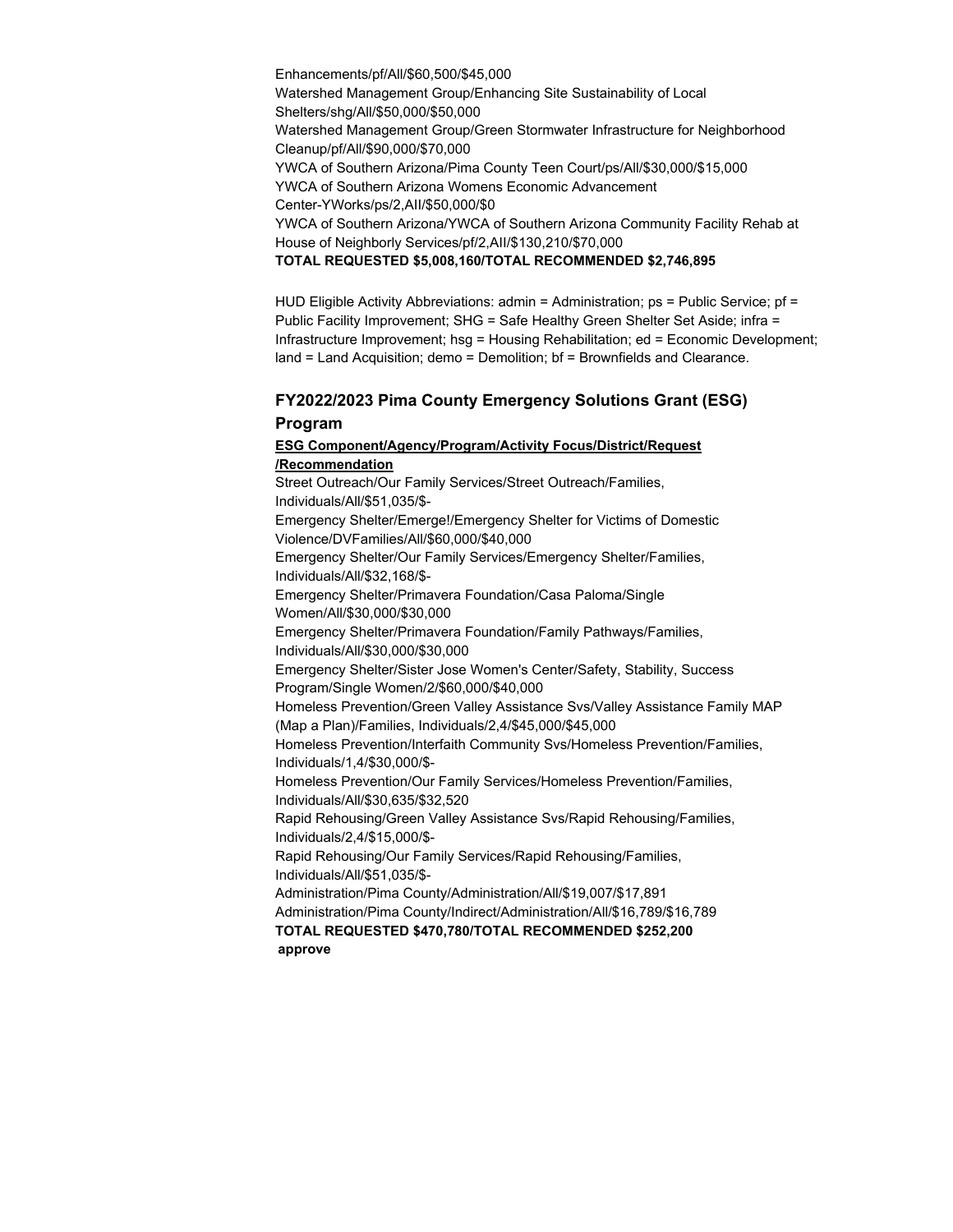## **COUNTY ATTORNEY**

## **21.** UNFINISHED BUSINESS (5/17/22)

## **Anti-Racketeering Revolving Funds**

Staff recommends approval to utilize Anti-Racketeering Revolving Funds. Approval is required pursuant to A.R.S. §13-2314.03 and by Board of Supervisors Policy No. C 6.3, for the following:

- · \$5,000.00 for the University High School Graduation Night. **motion failed**
- \$1,000.00 for 88-CRIME rewards. **approve**

## **HUMAN RESOURCES**

| 22. | <b>Revisions to Personnel Policy</b>                             |
|-----|------------------------------------------------------------------|
|     | Staff recommends approval of the proposed revisions to Personnel |
|     | Policy No. 8-105, Annual Leave.                                  |
|     | approve                                                          |
| 23. | <b>Revisions to Board of Supervisors Policy</b>                  |
|     | Staff recommends approval of the proposed revisions to Board of  |
|     | Supervisors Policy No. D 23.6, Employee Essential Training.      |
|     | approve                                                          |
| 24. | <b>Revisions to Board of Supervisors Policy</b>                  |
|     | Staff recommends approval of the proposed revisions to Board of  |
|     | Supervisors Policy No. C 2.3, Employee Compliance.               |
|     | approve                                                          |
|     | <b>INDUSTRIAL DEVELOPMENT AUTHORITY</b>                          |
|     |                                                                  |

## **25. La Posada at Pusch Ridge Project**

RESOLUTION NO. 2022 - **29**, of the Board of Supervisors, approving the proceedings of the Industrial Development Authority of the County of Pima regarding the issuance of its not-to-exceed \$225,000,000.00 senior living revenue bonds (La Posada at Pusch Ridge Project, 10930 N. 1st Avenue, 7930 N. Oracle Road and 9740 N. Oracle Road, Suite 102, Oro Valley, Arizona), Series 2022 and declaring an emergency. **approve**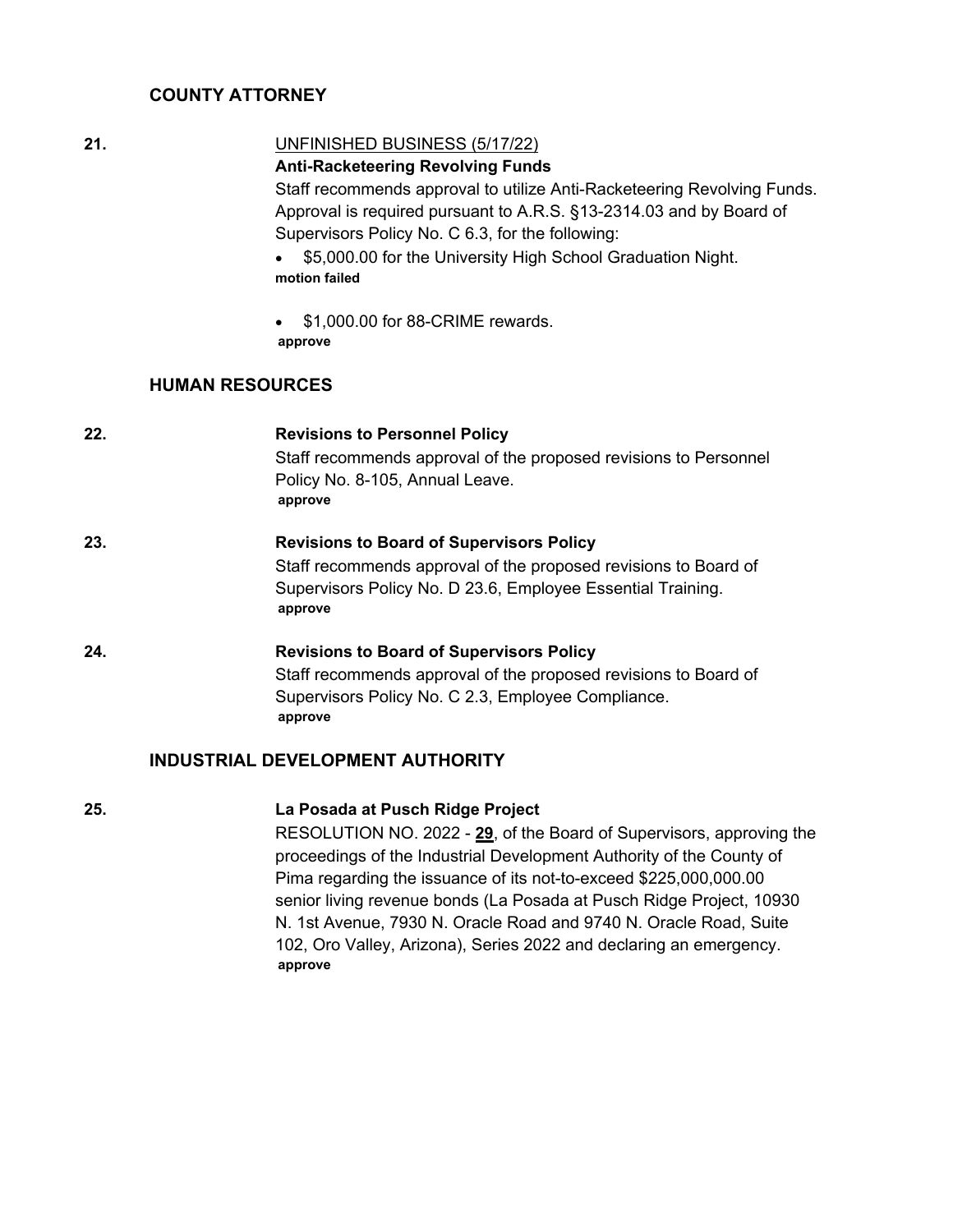#### **REAL PROPERTY**

| 26. | <b>Abandonment by Vacation</b><br>RESOLUTION NO. 2022 - 30, of the Board of Supervisors, for the<br>vacation of a portion of Ina Road and Campbell Avenue, a public<br>roadway, as Pima County Road Abandonment No. A-0065, within<br>Section 5, T13S, R14E, G&SRM, Pima County, Arizona. (District 1)<br>approve |
|-----|-------------------------------------------------------------------------------------------------------------------------------------------------------------------------------------------------------------------------------------------------------------------------------------------------------------------|
| 27. | Sale of Real Property - Lot 5<br>RESOLUTION NO. 2022 - 31, of the Board of Supervisors, authorizing<br>sale of land held by State under a Treasurer's Deed as Pima County Tax<br>Sale No. TS-0057, Tax Parcel No.113-09-2450. (District 3)<br>approve                                                             |
| 28. | <b>Surplus Property</b><br>Staff requests approval to sell surplus property consisting of 7,884<br>square feet of undeveloped vacant residential lot located at 199 W.<br>Florine Drive, Lot 133 Sycamore Vista No. 10N, Tax Parcel No.<br>305-37-1330, by auction to the highest bidder. (District 4)<br>approve |
|     | <b>FRANCHISE/LICENSE/PERMIT</b>                                                                                                                                                                                                                                                                                   |
| 29. | <b>Hearing - Liquor License</b><br>Job No. 195897, Michelle Ivy Valenzuela, Dollar General Store No.<br>22864, 6450 S. Sandario Road, Tucson, Series 10, Beer and Wine<br>Store, New License.<br>approve                                                                                                          |

**30. Hearing - Fireworks Permit** Anne Connell, Skyline Country Club, 5200 E. Saint Andrews Drive, Tucson, June 17, 2022 at 9:15 p.m. **approve**

## **DEVELOPMENT SERVICES**

#### **31. Hearing - Specific Plan Rezoning**

P21SP00002, BRATTON, ET AL. - N. RESERVATION ROAD SPECIFIC PLAN Christopher Bratton, et al., represented by Lazarus & Silvyn, P.C., request a specific plan rezoning for approximately 5.07 acres (Parcel Codes 208-45-004A and 208-45-005B) from the RH (Rural Homestead) zone to the SP (Specific Plan) zone, located on the west side of N. Reservation Road, approximately one and one-half miles north of the T-intersection of N. Reservation Road and W. Mile Wide Road. The proposed specific plan rezoning conforms to the Pima County Comprehensive Plan which designates the property as Low Intensity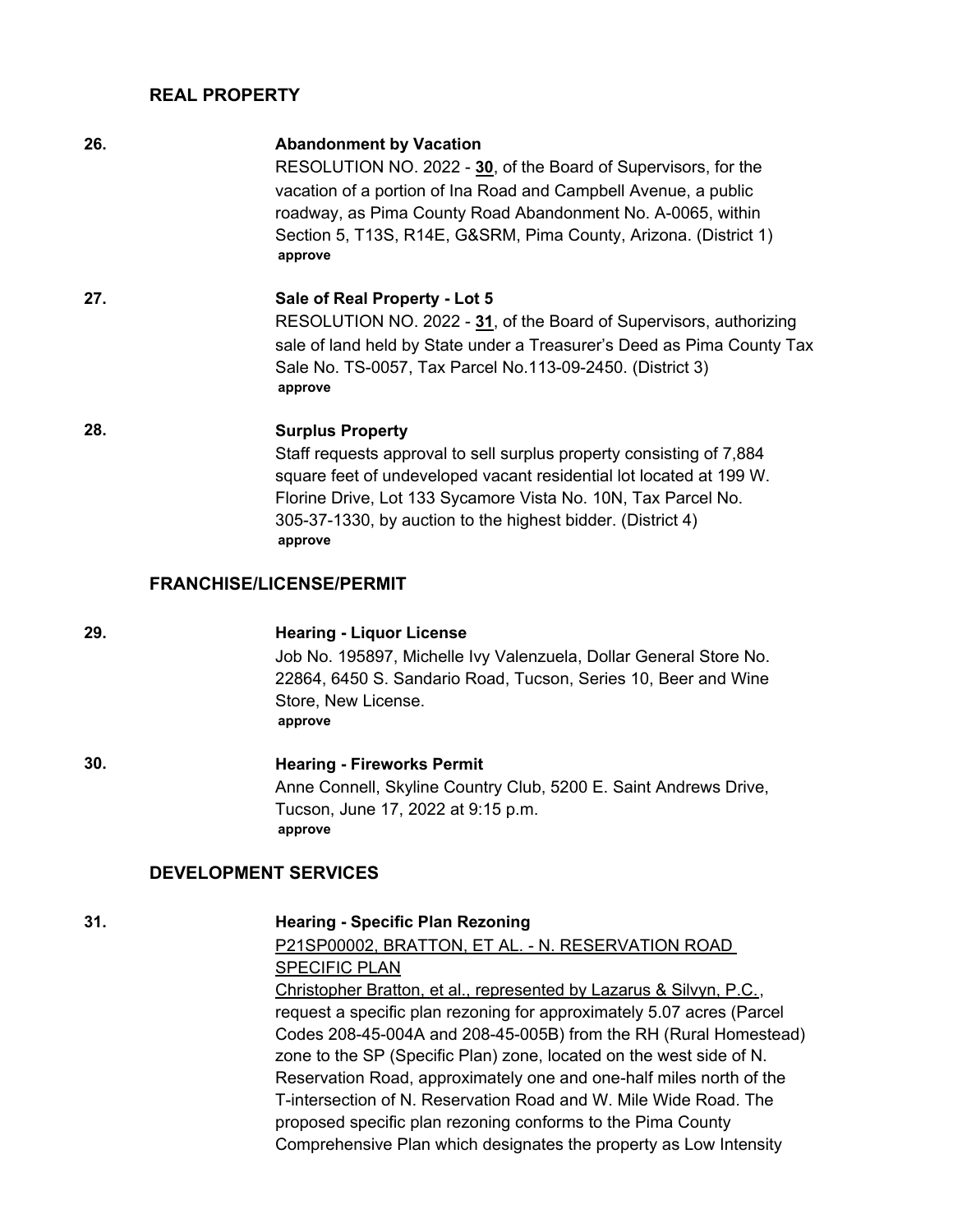|     | Rural. On motion, the Planning and Zoning Commission voted 8-0<br>(Commissioners Hook and Gungle were absent) to recommend<br>APPROVAL SUBJECT TO STANDARD AND SPECIAL<br><b>CONDITIONS.</b> Staff recommends <b>APPROVAL SUBJECT TO</b><br><b>STANDARD AND SPECIAL CONDITIONS. (District 3)</b><br>approve |
|-----|-------------------------------------------------------------------------------------------------------------------------------------------------------------------------------------------------------------------------------------------------------------------------------------------------------------|
| 32. | <b>Hearing - Rezoning Ordinance</b><br>ORDINANCE NO. 2022 - 12, P21RZ00011, Dixon Family Revoc TR. - N.<br>Oracle Road Rezoning. Owner: Dixon Family Revoc TR. (District 1)<br>approve                                                                                                                      |
| 33. | <b>Hearing - Rezoning Ordinance</b><br>ORDINANCE NO. 2022 - 13, P21RZ00014, Biklen - N. Sunrock Lane<br>No. 2 Rezoning. Owner: John Biklen. (District 5)<br>approve                                                                                                                                         |
| 34. | <b>Hearing - Rezoning Ordinance</b><br>ORDINANCE NO. 2022 - 14, P21RZ00016, Markland Investments,<br>L.L.C., et al. - N. La Cholla Boulevard Rezoning. Owner: Markland<br>Investments, L.L.C., et al. (District 1)<br>approve                                                                               |
| 35. | <b>Hearing - Rezoning Ordinance</b><br>ORDINANCE NO. 2022 - 15, P21RZ00017, Thalma, L.L.C. - W. Ina<br>Road Rezoning. Owner: Thalma, L.L.C. (District 1)<br>approve                                                                                                                                         |

**36. ADJOURNMENT**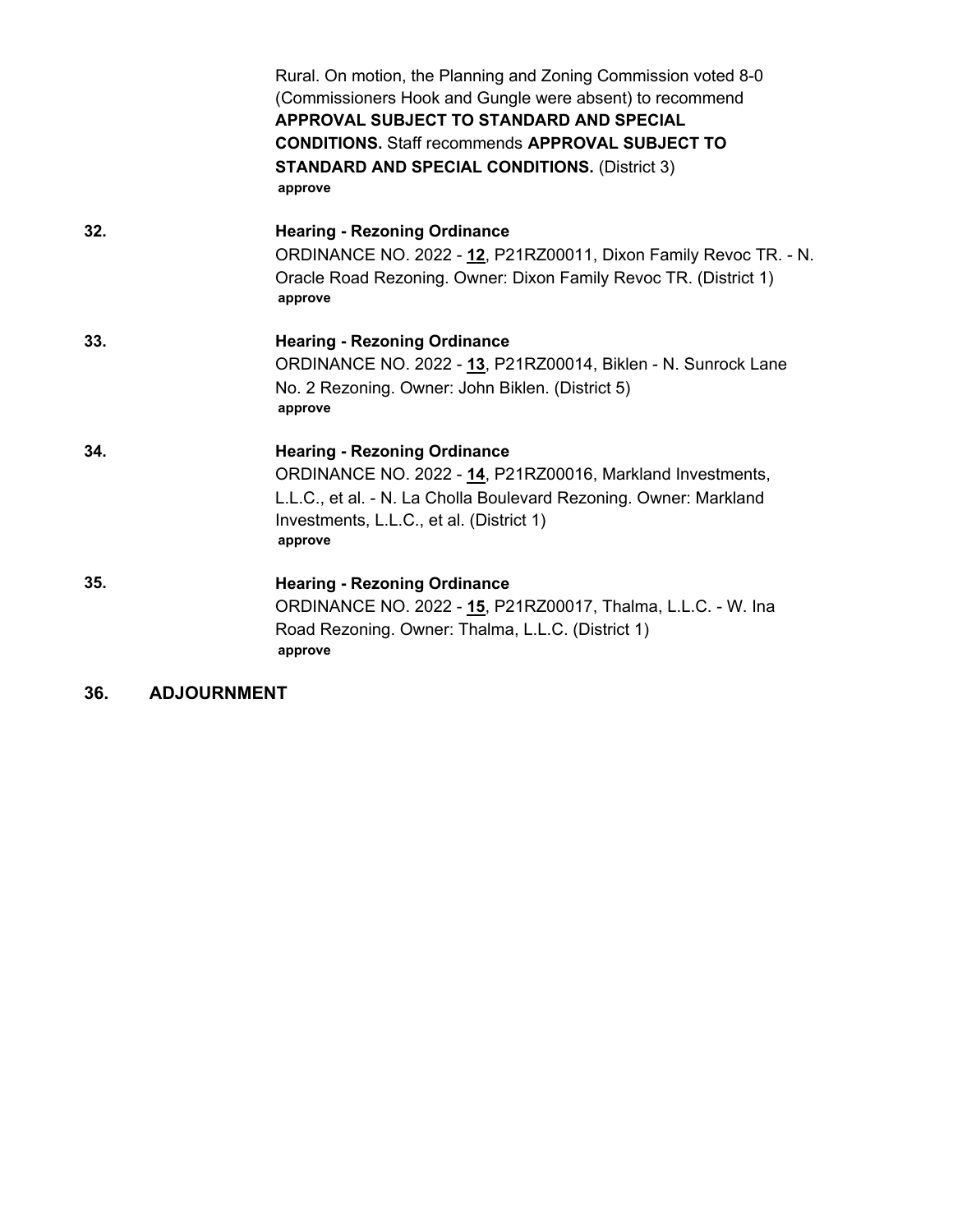## **BOARD OF SUPERVISORS**

**1. Opposition to the Proposed Copper World Project Resolution** RESOLUTION NO. 2022 - **32**, of the Board of Supervisors, opposing the proposed Copper World Project. (District 5) **approve**

#### **2. COVID-19 Premium Pay**

Discussion/Direction/Action regarding the actions taken by the former and current County Administrators in determining the recipients of and the amounts of COVID-19 Premium Pay paid to Pima County employees during FY19/20, FY20/21, and FY21/22. Discussion to include the criteria used to determine when such payment required a vote of the Board of Supervisors. (District 4) **no Board action taken**

## **3. Small Business Commission, COVID-19 Pandemic Response Task Force**

Discussion/Direction/Action regarding the Small Business Commission recommendation to the Board of Supervisors which outlines the formation of a task force to conduct an after-action analysis of the impacts of the actions taken by the Board during the COVID-19 pandemic, both positive and negative, on the Pima County small business community.

The Chair and members of the commission are invited to present during the discussion and respond to any questions that arise. (District 4) **motion failed**

#### **COUNTY ADMINISTRATOR**

## **4. Recommendations for Election Workers and the COVID-19 Vaccine Mandate**

Staff recommends lifting the mandate concerning the COVID-19 vaccine for the narrowly defined group of Election Workers and that the following mitigating requirements and benefits be followed for all Election Workers:

· Election Workers are not permitted to work if experiencing any symptoms of COVID-19 within 48 hours of their scheduled start time;

| -Cough             | -Sore Throat                |
|--------------------|-----------------------------|
| -Runny/Stuffy Nose | -Muscle Aches               |
| -Headaches         | -Chills                     |
| -Fatigue           | -Nausea, vomiting, diarrhea |
| -Fever             | -Loss of Taste/Smell        |

- Between 36 and 24 hours prior to the scheduled start time, Election Workers shall provide proof of a negative test for COVID-19.
- Mask wearing is recommended while working.
- Election Workers shall maintain social distancing where possible.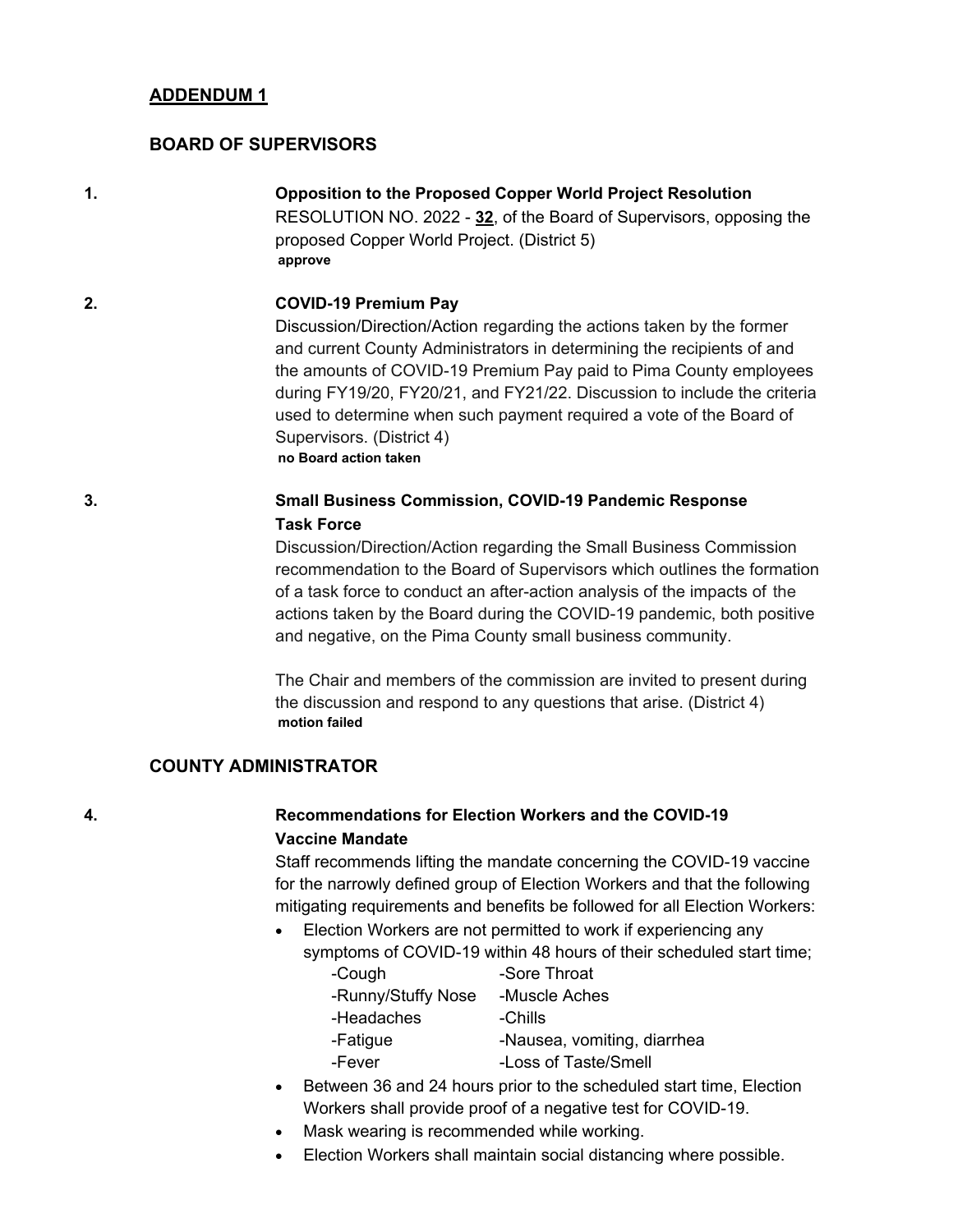- · All work surfaces and areas will be routinely wiped down with approved cleaning products.
- · A \$50.00 stipend will be offered to vaccinated Election Workers for whom the County can validate vaccination status. **approve as amended**

#### **COUNTY ATTORNEY**

#### **5. Anti-Racketeering Revolving Funds**

Staff recommends approval to utilize Anti-Racketeering Revolving Funds in the amount of \$5,000.00 for the Barbea Williams Performing Company, Inc., pursuant to A.R.S. §13-2314.03 and by Board of Supervisors Policy No. C 6.3. **approve**

## **REGIONAL WASTEWATER RECLAMATION**

#### **6. Public Announcement**

Pursuant to A.R.S. §49-391(C), a public comment period of 30 days must occur before any Pretreatment Consent Decree or Negotiated Settlement Agreement is made final. The Public Information Enforcement File for the following case will be made available for public review or copies may be obtained for \$.35 per page at the Public Works Building, Regional Wastewater Reclamation Department's reception desk, 201 North Stone Avenue, 3rd Floor, Tucson, Arizona, 85701. Comments will be taken for the next thirty days and written comments may be sent to Industrial Wastewater Control, 2955 W. Calle Agua Nueva, Tucson, Arizona 85745-9750. If sufficient interest is expressed, a public hearing may be held by the Board of Supervisors. After the comment period, the Board of Supervisors will vote on acceptance of the following Settlement Agreement:

Busy "D" Pumping. The proposed settlement in which Busy "D" Pumping, located at 3255 E. District Street, will complete a Supplemental Environment Project (SEP) in lieu of a monetary penalty as allowed by Section 2.4(C) of Pima County's Enforcement Response Plan. The proposed SEP will require additional sampling and monitoring requirements at the Busy "D" Pumping facility and require Busy "D" to modify either its permit or operations at the facility. **approve**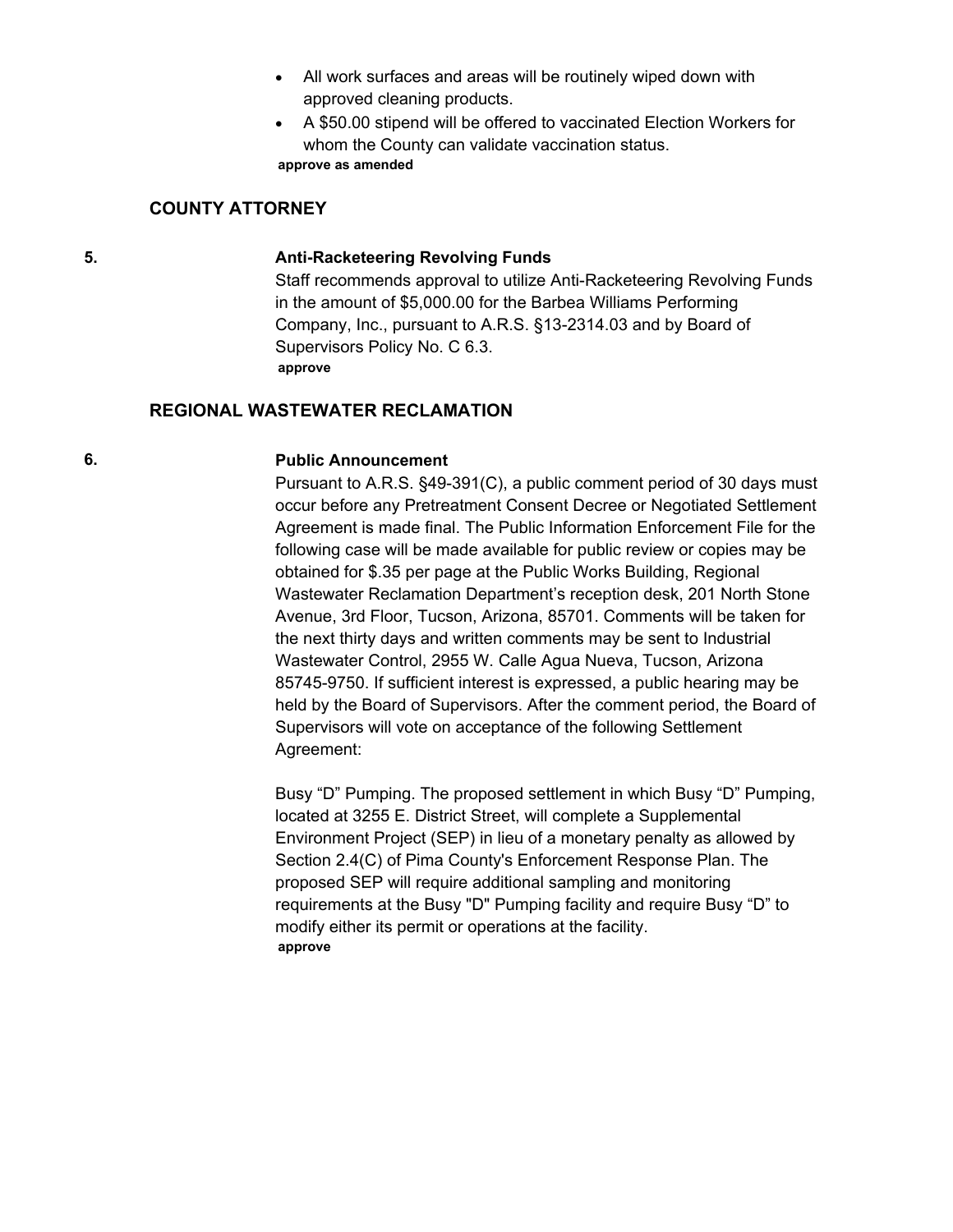## **CONTRACT AND AWARD**

## **PROCUREMENT**

**7.** CBIZ Benefit & Insurance Services, Inc., d.b.a. CBIZ Talent and Compensation Solutions, to provide for a Classification and Compensation Study, General Fund, contract amount \$383,000.00 (MA-PO-22-187) Human Resources **approve**

## **BOARD, COMMISSION AND/OR COMMITTEE**

#### **8. Housing Commission**

Appointment of JoAnn di Filippo, Ph.D., to fill a vacancy created by Ray Clarke. Term expiration: 12/31/24. (District 4) **approve**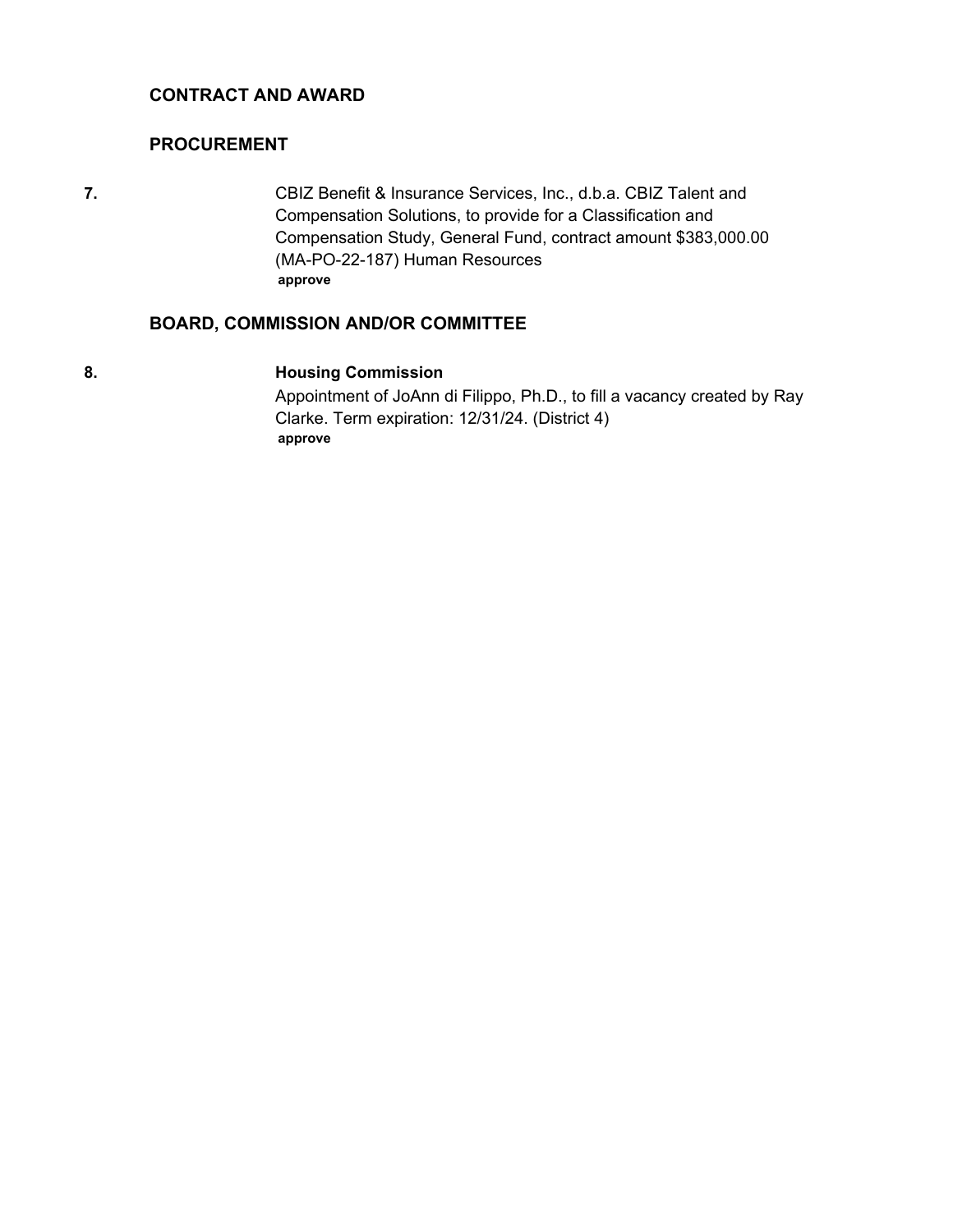## **CONSENT CALENDAR**

#### **Approval of the Consent Calendar**

**see items below**

## **CONTRACT AND AWARD**

#### **Attractions and Tourism**

**1.** Metropolitan Tucson Convention and Vistors Bureau, d.b.a. Visit Tucson, Amendment No. 2, to promote and enhance tourism, business travel, film production and youth, amateur, semi-professional and professional sports development and marketing, and amend contractual language, General Fund, contract amount \$600,000.00 (CT-ED-21-510) **approve on the Consent Calendar**

## **Community and Workforce Development**

| 2. | Marana Public School District, d.b.a. Marana Unified School District, to<br>provide for the Pima Early Education Program, U.S. Department of<br>Treasury, American Rescue Plan Act - Coronavirus State & Local Fiscal<br>Recovery Funds, contract amount \$345,656.00/2 year term<br>(CT-CR-22-359)<br>approve |
|----|----------------------------------------------------------------------------------------------------------------------------------------------------------------------------------------------------------------------------------------------------------------------------------------------------------------|
| 3. | Marana Public School District, d.b.a. Marana Unified School District,<br>Amendment No. 1, to provide for the Pima Early Education Program and<br>amend contractual language, Town of Marana Grant Fund, contract<br>amount \$10,345.00 (CT-CR-21-489)<br>approve                                               |
| 4. | Tucson Unified School District, Amendment No. 1, to provide for the<br>Pima Early Education Program, extend contract term to 5/31/24 and<br>amend contractual language, City of Tucson Grant Fund, contract amount<br>\$1,021,528.00 (CT-CR-21-429)<br>approve                                                 |
| 5. | State of Arizona Early Childhood Development and Health Board, d.b.a.<br>First Things First, Amendment No. 1, to provide for the Pima Early<br>Education Program and amend contractual language, no cost<br>(CT-CR-21-407)<br>approve                                                                          |
| 6. | Pima County Amphitheater Schools, d.b.a Amphitheater Public Schools,<br>Amendment No. 1, to provide for the Pima Early Education Program and<br>amend contractual language, City of Tucson Grant Fund, contract amount<br>\$633,600.00 decrease (CT-CR-21-416)<br>approve                                      |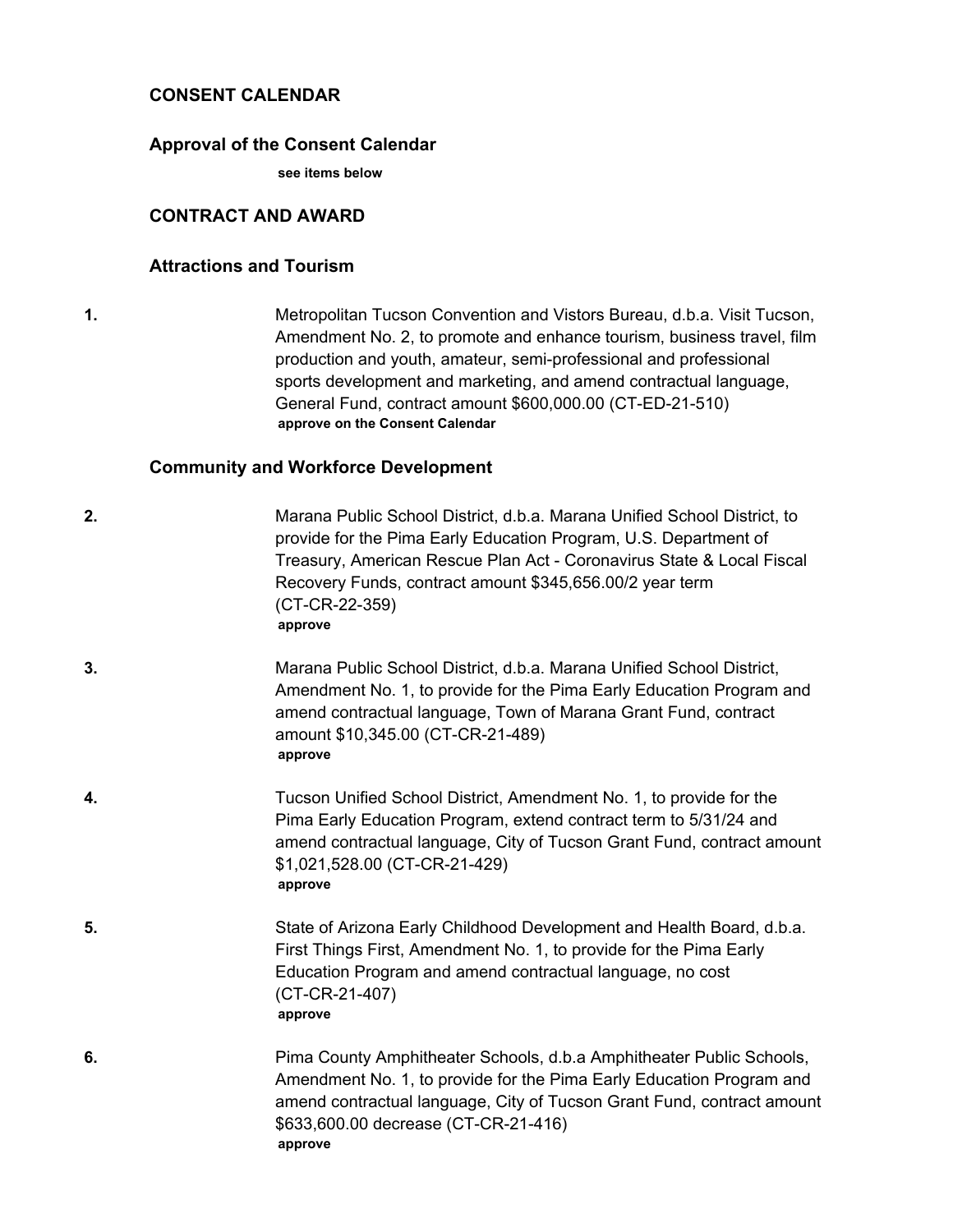| 7.  |               | Portable Practical Educational Preparation, Inc., to provide for workforce<br>development services (adults), USDOL/ADES WIOA Fund, contract<br>amount \$252,098.04 (CT-CR-22-298)<br>approve on the Consent Calendar                                                |
|-----|---------------|---------------------------------------------------------------------------------------------------------------------------------------------------------------------------------------------------------------------------------------------------------------------|
| 8.  |               | Portable Practical Educational Preparation, Inc., to provide for workforce<br>development services (dislocated workers), USDOL/ADES WIOA Fund,<br>contract amount \$143,637.62 (CT-CR-22-299)<br>approve on the Consent Calendar                                    |
| 9.  |               | City of Tucson, to provide an intergovernmental cooperative agreement<br>for the Consortium of the Federal Home Program for Federal Fiscal<br>Years 2023 - 2025, no cost/3 year term (CTN-CR-22-146)<br>approve                                                     |
|     | <b>Health</b> |                                                                                                                                                                                                                                                                     |
| 10. |               | The Tohono O'odham Nation, to provide an intergovernmental agreement<br>for COVID-19 Health Disparities grant funds, Centers for Disease<br>Control and Prevention via ADHS Fund, contract amount \$199,998.00<br>(CT-HD-22-123)<br>approve on the Consent Calendar |
|     |               | <b>Office of Sustainability and Conservation</b>                                                                                                                                                                                                                    |
| 11. |               | National Park Service, Amendment No. 1, to provide a cooperative<br>agreement to collaborate on conservation, extend contract term to<br>6/19/27 and amend contractual language, no cost (CTN-SUS-17-209)<br>approve on the Consent Calendar                        |

## **Procurement**

**12. Award** Award: Master Agreement No. MA-PO-22-168, Sierra Vista Glass, d.b.a. Vista Glass (Headquarters: Tucson, AZ), to provide for as-needed and emergency glass repair. This master agreement is for an initial term of one (1) year in the annual award amount of \$380,000.00 (including sales tax) and includes four (4) one-year renewal options. Funding Source: General Fund. Administering Department: Facilities Management. **approve on the Consent Calendar 13.** Arizona Communication Experts, Inc., Solutions i3, L.L.C., and Sturgeon Electric Company, Inc., to provide a job order master agreement for structured cabling services, Various Funds, contract amount \$2,000,000.00 (MA-PO-22-179) Facilities Management **approve on the Consent Calendar**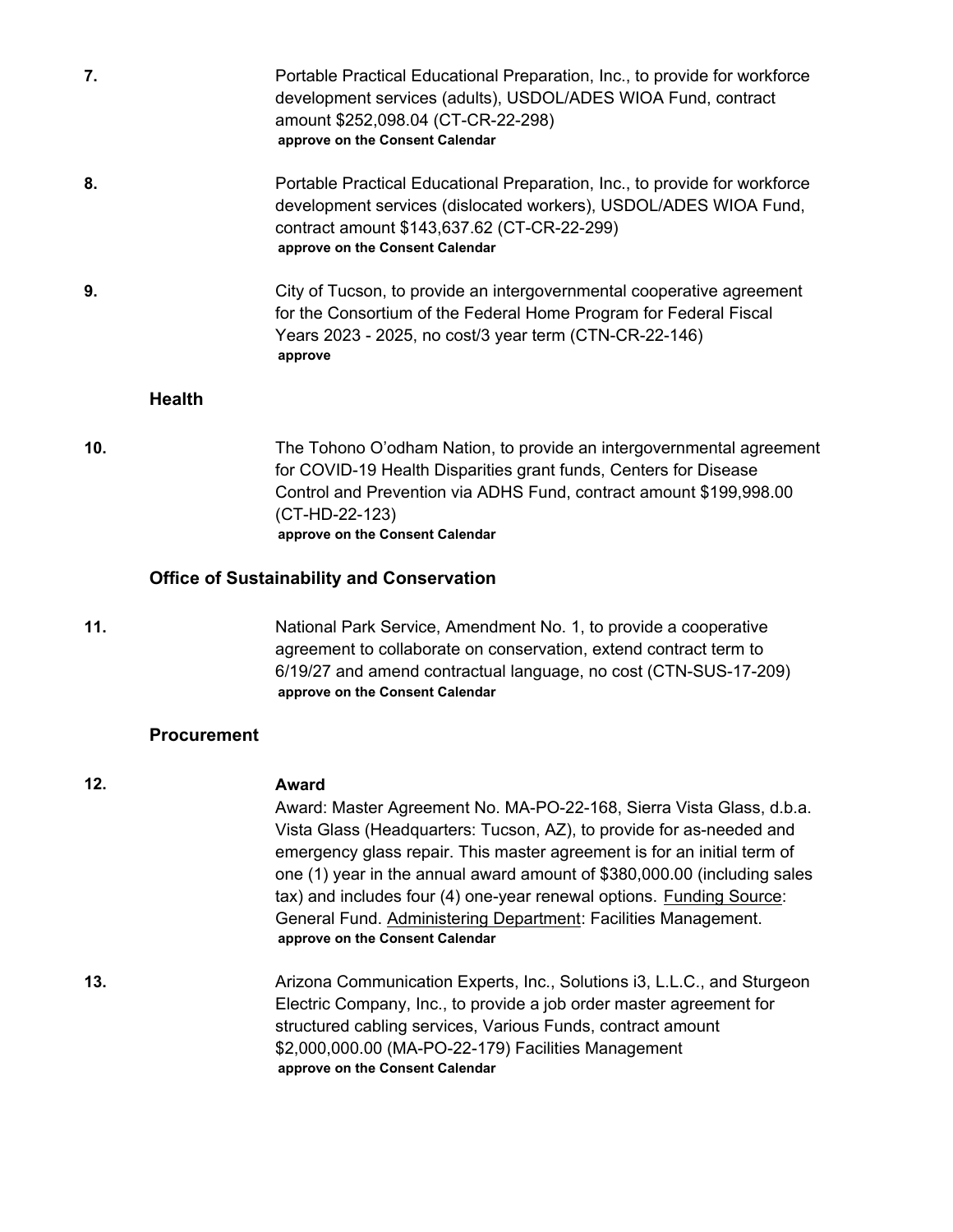**14.** Motorola Solutions, Inc., Amendment No. 5, to provide for Spillman software, professional services, maintenance and support, amend contractual language and scope of services, General Fund, contract amount \$180,000.00 (MA-PO-18-330) Information Technology and **Sheriff** 

**approve on the Consent Calendar**

#### **Real Property**

- **15.** Conterra Ultra Broadband, L.L.C., Amendment No. 1, to provide for a Nonexclusive Right-of-Way Use License for a communications system (Lic-0269), extend contract term to 3/6/27 and amend contractual language, contract amount \$1,980.00 revenue (CTN-IT-17-161) **approve on the Consent Calendar**
- **16.** Global Water Rincon Water Company Inc., to provide for a Nonexclusive Right-of-Way Use License for public utility facilities (Lic-0337), no cost/25 year term (CTN-RPS-22-154) **approve on the Consent Calendar**
- **17.** Sprint Spectrum Realty Company, L.L.C., Amendment No. 3, to provide a master agreement for wireless communications facilities and site-specific supplemental agreements for specified locations, extend contract term to 6/5/30 and amend contractual language, contract amount \$242,724.99 revenue (CTN-RPS-22-73) **approve on the Consent Calendar**

#### **Regional Wastewater Reclamation**

| 18.            | Metropolitan Domestic Water Improvement District, Amendment No. 2, to<br>provide for wastewater billing and collection services, extend contract<br>term to 6/30/23 and amend contractual language, RWRD Enterprise<br>Fund, contract amount \$478,800.00 (CT-WW-20-306)<br>approve on the Consent Calendar |
|----------------|-------------------------------------------------------------------------------------------------------------------------------------------------------------------------------------------------------------------------------------------------------------------------------------------------------------|
| 19.            | Town of Oro Valley, Amendment No. 1, to provide for wastewater billing<br>and collection services, extend contract term to 6/30/23 and amend<br>contractual language, RWRD Enterprise Fund, contract amount<br>\$435,600.00 (CT-WW-21-367)<br>approve on the Consent Calendar                               |
| <b>Sheriff</b> |                                                                                                                                                                                                                                                                                                             |
| 20.            | Town of Oro Valley, to provide for video court hearings of municipal<br>prisoners, contract amount \$5,000.00 revenue (CTN-SD-22-134)                                                                                                                                                                       |

**approve on the Consent Calendar**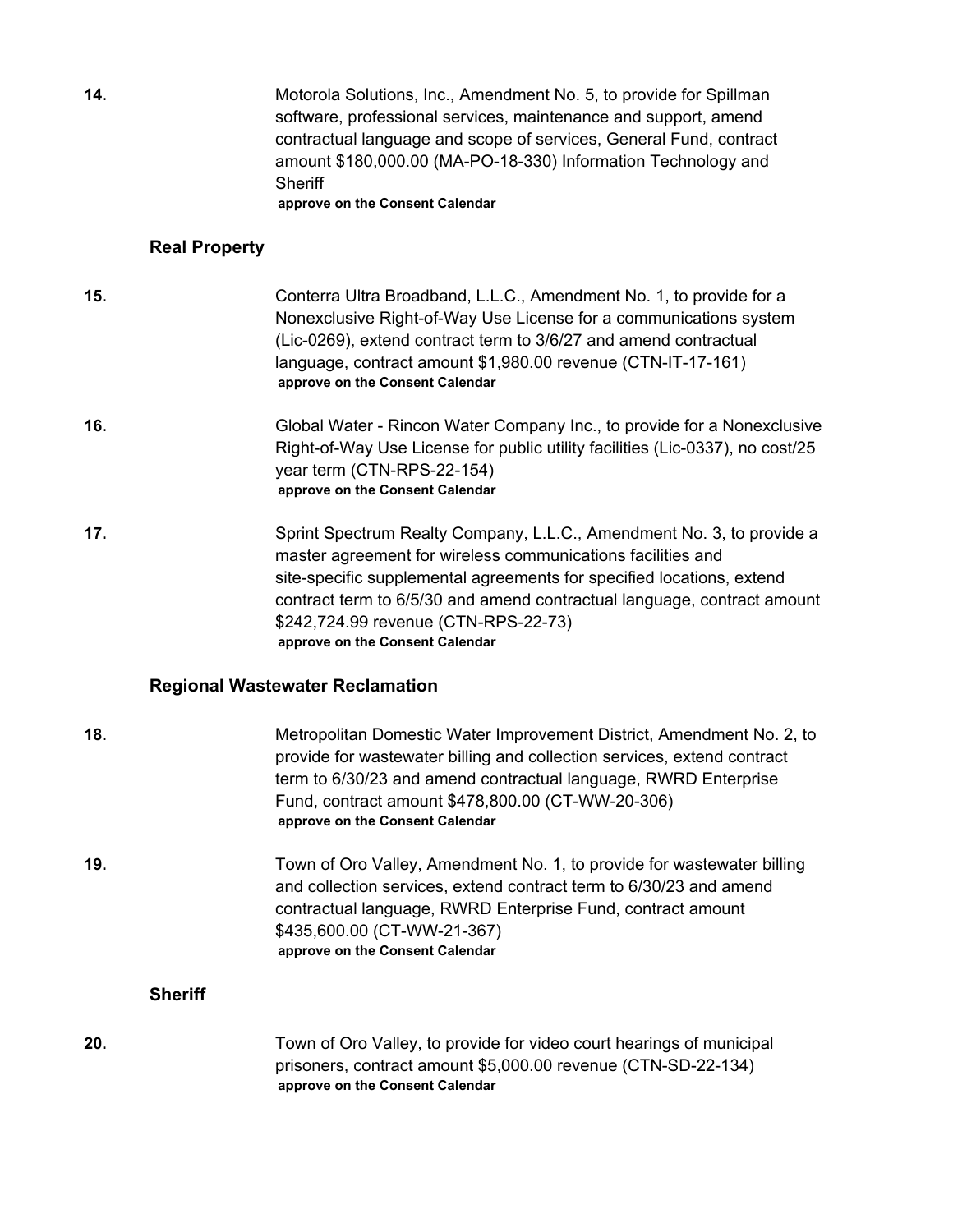## **GRANT APPLICATION/ACCEPTANCE**

| 21. | <b>Acceptance - Community and Workforce Development</b><br>U.S. Department of Housing and Urban Development, to provide for the<br>HOME Investment Partnership Subrecipient Agreement between City of<br>Tucson and Pima County, \$3,750,000.00/3 year term (GTAW 22-127)<br>approve   |
|-----|----------------------------------------------------------------------------------------------------------------------------------------------------------------------------------------------------------------------------------------------------------------------------------------|
| 22. | <b>Acceptance - Grants Management and Innovation</b><br>Emergency Food and Shelter Program - Phase ARPA-R, to provide for<br>the Humanitarian relief for individuals at imminent risk of homelessness,<br>\$580,632.00 (GTAW 22-116)<br>approve                                        |
| 23. | <b>Acceptance - Health</b><br>Arizona Department of Health Services, to provide for the Pima County<br>HIV Surveillance Program, \$60,682.00/4 year term 5 year term (GTAW<br>$22 - 123$<br>approve as amended                                                                         |
| 24. | <b>Acceptance - Health</b><br>Arizona Department of Health Services, to provide for the Well Woman<br>Health Check Program, \$518,100.00 (GTAW 22-124)<br>approve on the Consent Calendar                                                                                              |
| 25. | <b>Acceptance - Health</b><br>Exact Sciences Corporation, to provide for the Unrestricted Grant<br>Agreement for colorectal cancer prevention, screening and care<br>coordination, \$124,850.00 (GTAW 22-115)<br>approve on the Consent Calendar                                       |
| 26. | <b>Acceptance - Health</b><br>Arizona Department of Health Services, Amendment No. 2, to provide for<br>the Health Start Program and extend grant term to 7/5/23, \$201,860.00<br>(GTAM 22-90)<br>approve on the Consent Calendar                                                      |
| 27. | <b>Acceptance - Justice Services</b><br>U.S. Department of Justice, Bureau of Justice Assistance via the Arizona<br>Criminal Justice Commission, to provide for the Arizona Coronavirus<br>Emergency Supplemental Funding Program, \$91,030.00/3 year term<br>(GTAW 22-111)<br>approve |
| 28. | <b>Acceptance - Natural Resources, Parks and Recreation</b><br>Arizona Game and Fish Commission, Amendment No. 1, to provide for<br>the shooting range development grant and extend grant term to 6/1/23, no<br>cost (GTAM 22-84)<br>approve on the Consent Calendar                   |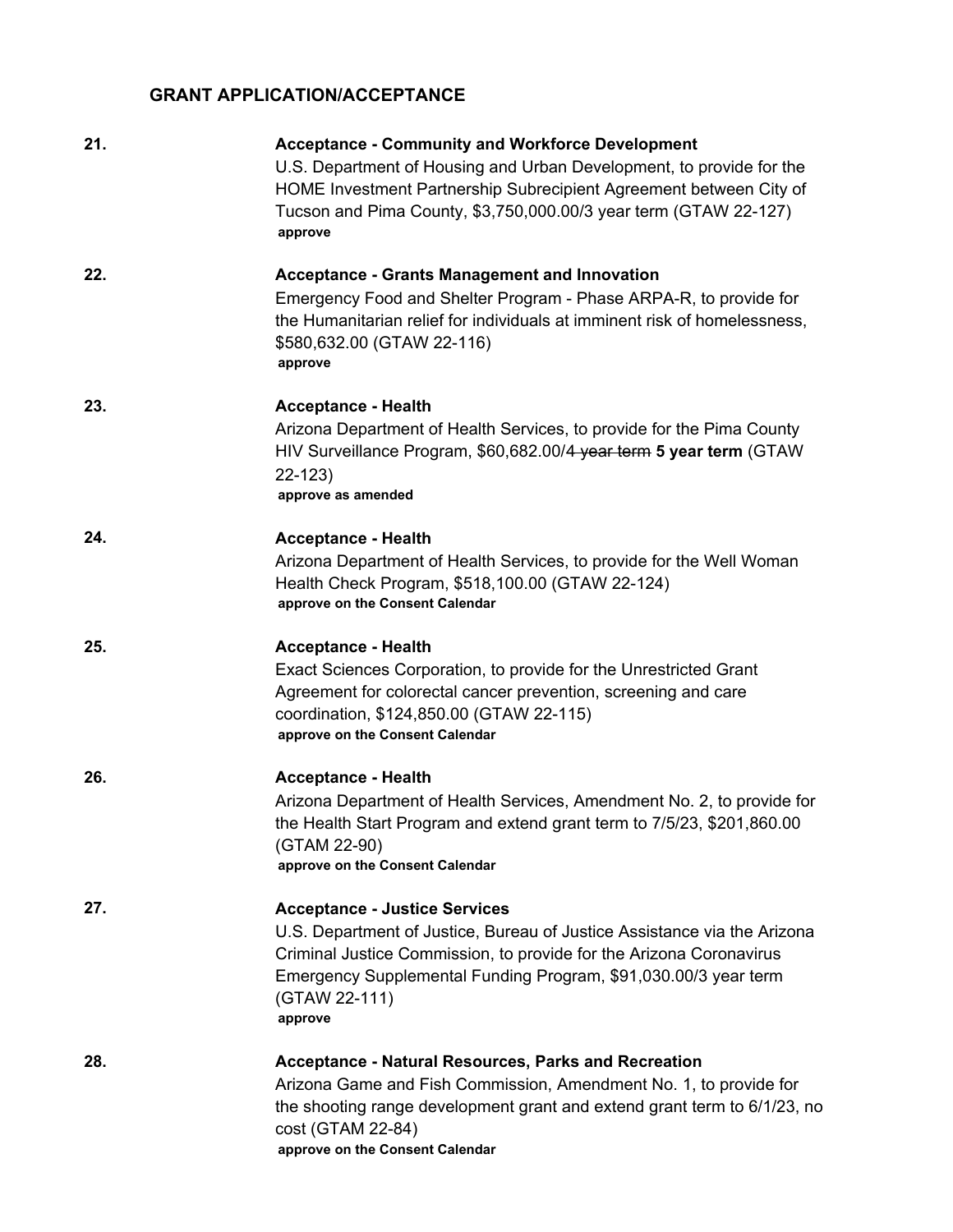| 29. | <b>Acceptance - Pima County Attorney's Office</b><br>U.S. Department of Justice, OJP, Amendment No. 3, to provide for the<br>Pima County Attorney's Office Mitigation of Coronavirus Exposure,<br>\$36,665.04 (GTAM 22-94)<br>approve on the Consent Calendar                                                      |
|-----|--------------------------------------------------------------------------------------------------------------------------------------------------------------------------------------------------------------------------------------------------------------------------------------------------------------------|
| 30. | <b>Acceptance - Pima Animal Care Center</b><br>Friends of Pima Animal Care, Amendment No. 3, to provide a funding<br>agreement extension for Vet Care at PACC and extend grant term to<br>6/30/23, \$250,000.00 (GTAM 22-93)<br>approve on the Consent Calendar                                                    |
| 31. | <b>Acceptance - Public Defense Services</b><br>U.S. Department of Health and Human Services, Administration for<br>Children and Families, Children's Bureau, Amendment No. 9, to provide<br>for the Title IV-E Federal Foster Care Matching Funds, \$442,596.94<br>(GTAM 22-87)<br>approve on the Consent Calendar |
| 32. | <b>Acceptance - Sheriff</b><br>Arizona Criminal Justice Commission, Amendment No. 1, to provide for<br>the Arizona Coronavirus Emergency Supplemental Funding Program and<br>extend grant term to 1/31/23, \$51,850.00 (GTAM 22-82)<br>approve on the Consent Calendar                                             |
| 33. | <b>Acceptance - Sheriff</b><br>Executive Office of the President, Office of National Drug Control Policy,<br>to provide for the High Intensity Drug Trafficking Areas Program,<br>\$1,060,923.00 (GTAW 22-125)<br>approve on the Consent Calendar                                                                  |
| 34. | <b>Acceptance - Sheriff</b><br>Governor's Office of Highway Safety, to provide for the Governor's Office<br>of Highway Safety Prop 207 BERLA iVe Toolkit, \$9,635.00 (GTAW<br>$22 - 118$<br>approve on the Consent Calendar                                                                                        |
| 35. | <b>Acceptance - Sheriff</b><br>Phoenix Police Department, Arizona ICAC Task Force Lead Agency, to<br>provide for the Arizona internet crimes against children, no cost/5 year<br>term (GTAW 22-117)<br>approve on the Consent Calendar                                                                             |
|     | <b>BOARD, COMMISSION AND/OR COMMITTEE</b>                                                                                                                                                                                                                                                                          |

## **36. Election Integrity Commission**

Reappointment of Arthur Kerschen. Term expiration: 2/5/24. (Libertarian Party recommendation) **approve on the Consent Calendar**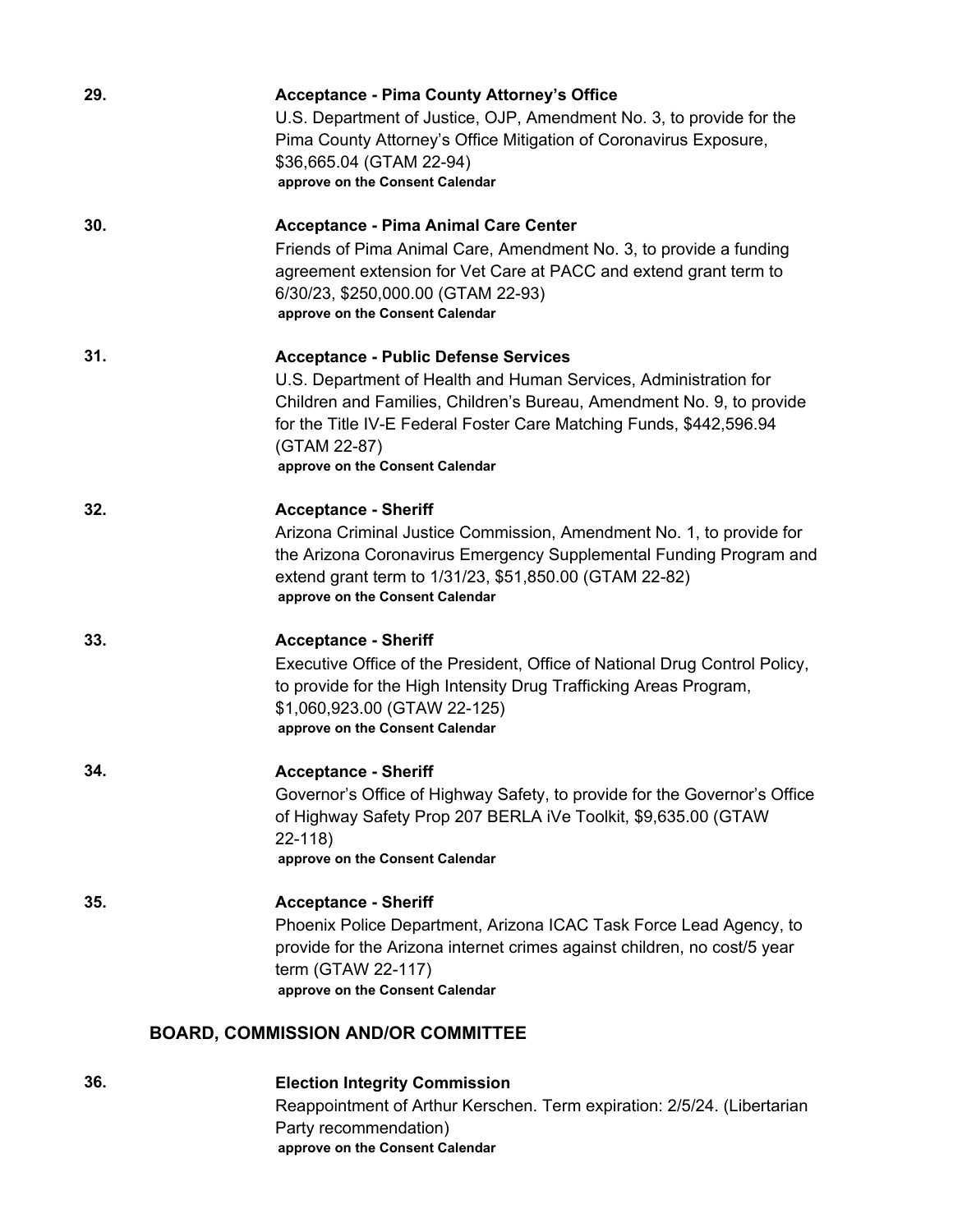#### **37. Workforce Investment Board**

- A. Appointments of Victor Gonzalez, representing GECD; Philanthropic Organization, to replace Dr. Margaret Higgins and Magdalena Verdugo, representing Workforce; CBO, to replace Michele Bettini. Term expirations: 9/30/24. (Commission recommendations)
- B. Staff recommends approval of amendments to the Workforce Investment Board By-Laws.

**approve on the Consent Calendar**

## **SPECIAL EVENT LIQUOR LICENSE/TEMPORARY EXTENSION OF PREMISES/ PATIO PERMIT/WINE FAIR/WINE FESTIVAL/JOINT PREMISES PERMIT APPROVED PURSUANT TO RESOLUTION NO. 2019-68**

#### **38. Special Event**

- Robert Shevlin, Rotary Club of Green Valley, Santa Cruz Valley Regional Hospital, 4455 I-19 Frontage Road, Green Valley, May 26, 2022.
- · Kelly Wild, Tucson Rebels Fastpitch, Brandi Fenton Park, 3482 E. River Road, Tucson, June 4, 2022. **approve on the Consent Calendar**

#### **39. Temporary Extension**

- · 06100203, Jeffrey Craig Miller, Hot Rods Old Vail, 10500 E. Old Vail Road, Tucson, May 11, 12, 13, 14, 15, 18, 19, 20, 21, 22, 25, 26, 27, 28, 29, June 1, 2, 3, 4, 5, 8, 9, 10, 11, 12, 15, 16, 17, 18, 19, 22, 23, 24, 25, 26, 29, 30, July 1, 2, 3 and 4, 2022.
- · 07100326, Thomas Robert Aguilera, Tucson Hop Shop, 3230 N. Dodge Boulevard, Tucson, May 22, 2022.
- · 12104529, Kevin Arnold Kramber, Wild Garlic Grill, 2870 E. Skyline Drive, Tucson, June 1, 2022 through January 1, 2023. **approve on the Consent Calendar**

## **FINANCE AND RISK MANAGEMENT**

## **40. Duplicate Warrants - For Ratification**

Dana Dent \$150.00; Dana Dent \$150.00; National Archives and Records Administration \$50.00; IDentisource, L.L.C. \$746.37; West Publishing Corporation \$730.79; HSL La Reserve Properties, L.L.C. \$7,825.42; Sonia Nieto \$4,200.00; Melissa Rogers \$45.00; Salvation Army \$1,461.02; GRI River Center, L.L.C. \$2,216.78; Banner-University Medical Center South Campus, L.L.C. \$42,134.84. **approve on the Consent Calendar**